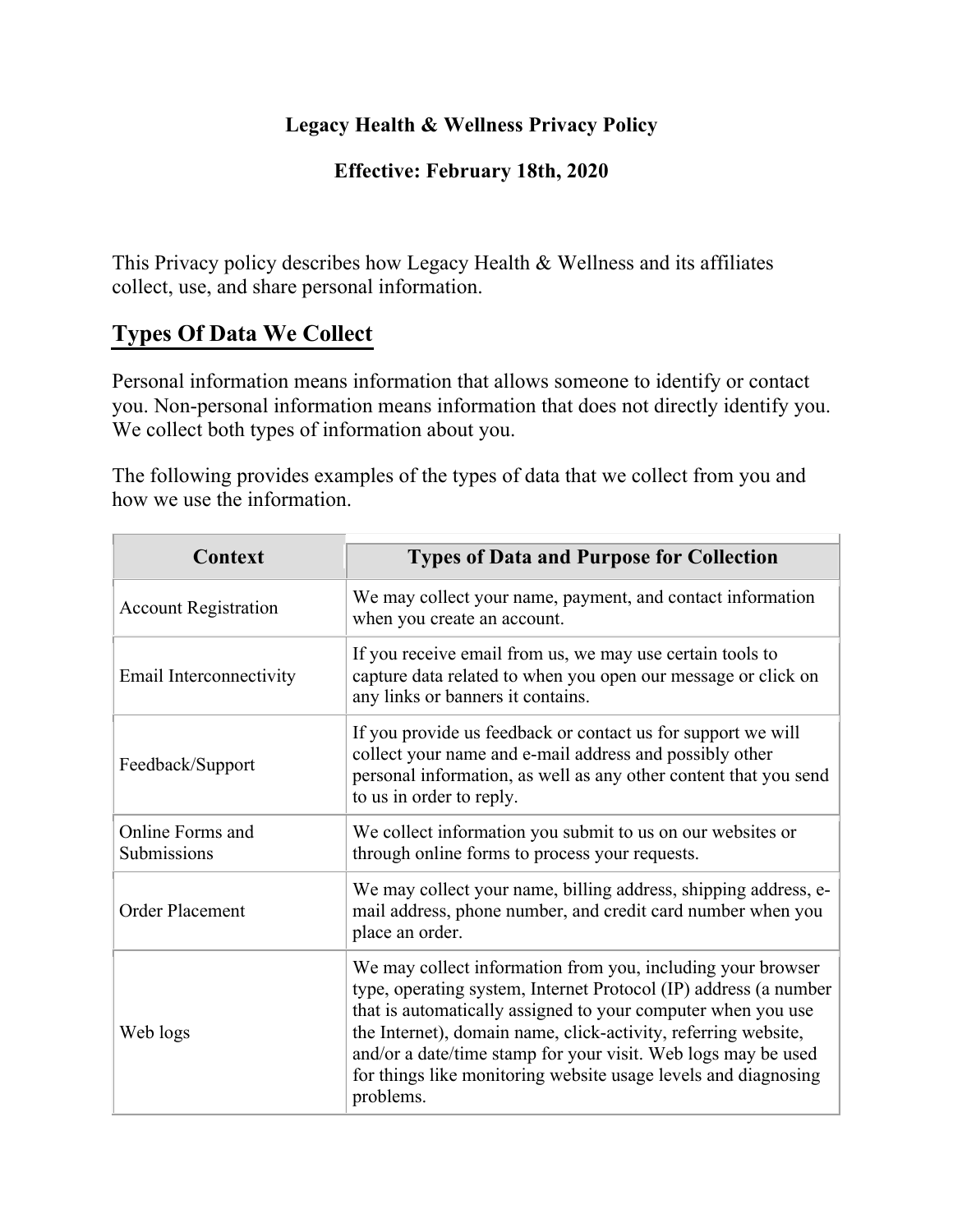| Device Information | We may collect information about the device accessing the<br>website such as MAC address, device type, and device<br>identifiers.                                                                                                                                                                                                                                                                                                                                                                                                                                                                                                          |
|--------------------|--------------------------------------------------------------------------------------------------------------------------------------------------------------------------------------------------------------------------------------------------------------------------------------------------------------------------------------------------------------------------------------------------------------------------------------------------------------------------------------------------------------------------------------------------------------------------------------------------------------------------------------------|
| Cookies            | We may use cookies and clear GIFs. "Cookies" are small pieces<br>of information that a website sends to your device while you are<br>viewing a website. We may use both session cookies (which<br>expire once you close your web browser) and persistent cookies<br>(which stay on your device until you delete them). Among<br>other things, cookies allow us to provide you with a more<br>interactive experience and track website usage. Persistent<br>cookies may be removed by following instructions provided by<br>your browser. If you choose to disable cookies some areas or<br>features of our websites may not work properly. |

In addition to the information that we collect from you directly, we may also receive information about you from other sources, including third parties, business partners, our affiliates, or publicly available sources.

If you would like to opt out of this program, please visit the Network Advertising Initiative opt-out page located at http://optout.networkadvertising.org/?c=1

# **Use and Processing of Your Personal Information**

In addition to the uses described above, we use your personal information, sometimes combined with non-personal information, in the following ways:

- To identify you when you visit our websites.
- To provide the products, information, and services you request or that we think you may be interested in.
- To improve and personalize your experience with us.
- For order processing and to streamline your checkout and service process.
- To conduct analytics and solve problems.
- For internal administrative purposes, as well as to manage our relationship with you.

## **Sharing of Personal Information**

In addition to the specific situations discussed elsewhere in this policy, we disclose personal information in the following situations: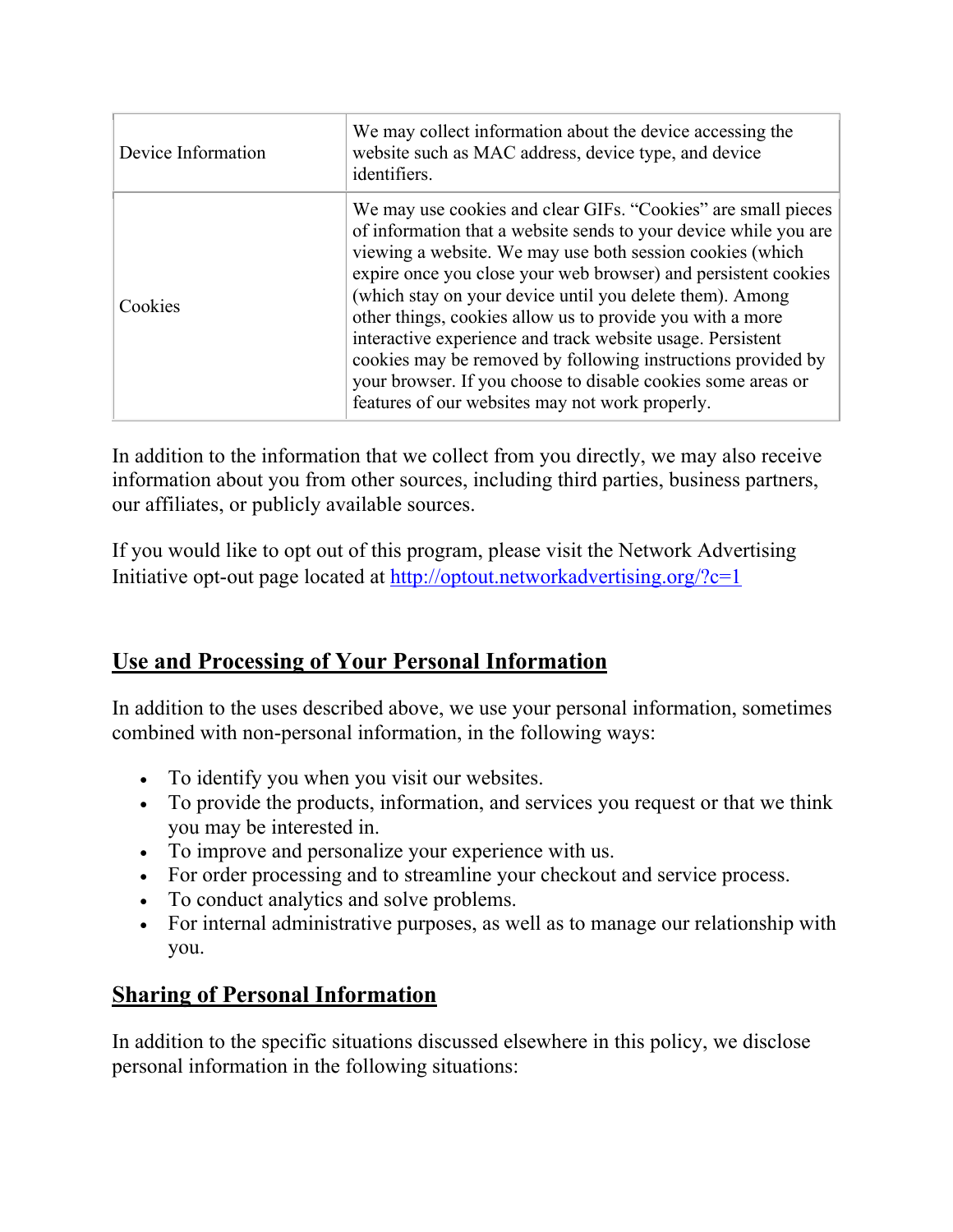- **Affiliates and Acquisitions** We may share your personal information with our corporate affiliates (*e.g.*, parent company, sister companies, subsidiaries, joint ventures, or other companies under common control). If another company acquires our company, business, or our assets, we will also share your personal information with that company.
- **Other Disclosures with Your Consent** We may ask if you would like us to share your information with other unaffiliated third parties who are not described elsewhere in this policy.
- **Other Disclosures without Your Consent** We may disclose personal information in response to subpoenas, warrants, or court orders, in connection with any legal or regulatory process, or to comply with relevant laws. We may also share your personal information in order to establish or exercise our rights, to defend against a legal claim, to investigate, prevent, or take action regarding possible illegal activities, suspected fraud, safety of person or property, for audit purposes, or a violation of our policies.
- **Service Providers** We may share your personal information with service providers. Among other things service providers may help us to administer our website, conduct surveys, mail communications, and provide technical support. These service providers may collect, store, analyze, or otherwise process information on our behalf.

## **Your Choices**

You can make the following choices regarding your personal information:

- **Changes to Your Personal Information** We rely on you to update and correct your personal information. Some of our websites allow you to modify or delete your account profile. Some personal information can also be changed by contacting us using the information in the "Contact Information" section below.
- **Deletion of Your Personal Information** Typically we retain your personal information for the period necessary to fulfill the purposes outlined in this policy, unless a longer retention period is required or permitted by law. You may, however, request that we delete your personal information. All requests must be directed to the contact in the "Contact Information" section below. We may also decide to delete your data if we believe that the data is incomplete, inaccurate, or that our continued use and storage are contrary to our obligations to other individuals or third parties. When we delete personal information it will be removed from our active database, but it may remain in archives where it is not practical or possible to delete it. In addition, we may keep your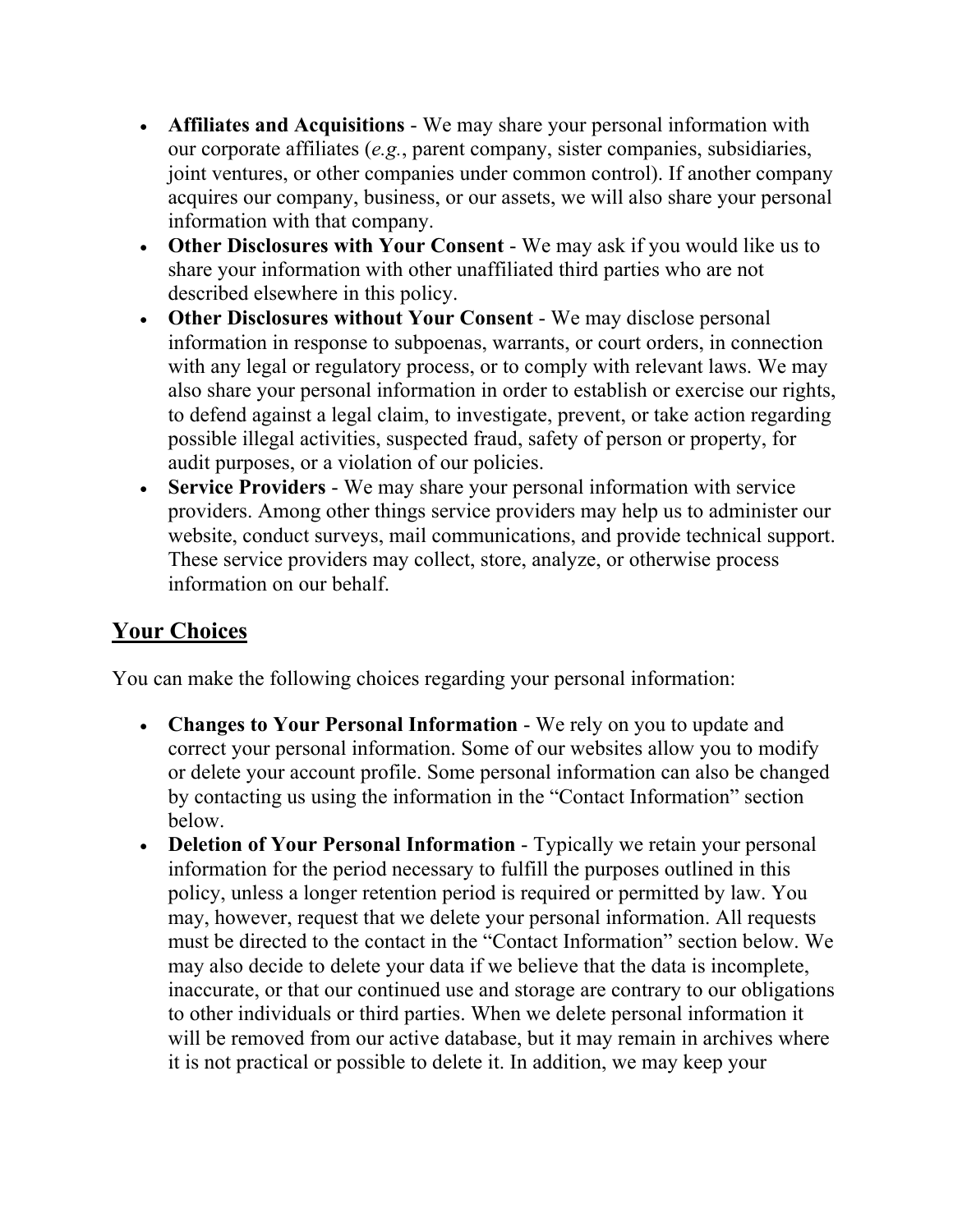personal information as needed to comply with our legal obligations, resolve disputes, and/or enforce any of our agreements.

- **Revocation of Consent** If you revoke your consent for the processing of personal information then we may no longer be able to provide you certain services. In some cases we may limit or deny your request to revoke consent if the law permits or requires us to do so, if we are unable to adequately verify your identity, or if our processing is not based on your consent.
- **Access to Your Personal information** If required by law, upon request, we will grant reasonable access to personal information that we hold about you. All requests must be directed to the contact in the "Contact Information" section.
- **Online Tracking** We do not currently recognize automated browser signals regarding tracking mechanisms, which may include "Do Not Track" instructions.
- **Decline to Provide** You may choose not to provide some types of personal information to us. This choice may result in our websites or their functionality not working.
- **Complaints** Complaints can be sent to us using the "Contact Information" details below. Some jurisdictions may also allow you to complain to a data protection authority as well.

## **How We Protect Personal Information**

No method of transmission over the Internet, or method of electronic storage, is fully secure. While we use reasonable efforts to protect your personal information from unauthorized access, use, or disclosure, we cannot guarantee the security of your personal information. In the event that we are required by law to inform you of any unauthorized access to your personal information we may notify you electronically, in writing, or by telephone, if permitted to do so by law.

Our website permits you to create an account. When you do you will be prompted to create a password. You are responsible for maintaining the confidentiality of your password, and you are responsible for any access to or use of your account by someone else that has obtained your password, whether or not such access or use has been authorized by you. You should notify us of any unauthorized use of your password or account.

## **Cookies and Other Web Devices**

Our website can send cookies to your web browser if your browser's preferences allow it. Cookie settings can be controlled in your internet browser to automatically reject some forms of cookies. If you view our website without changing your cookie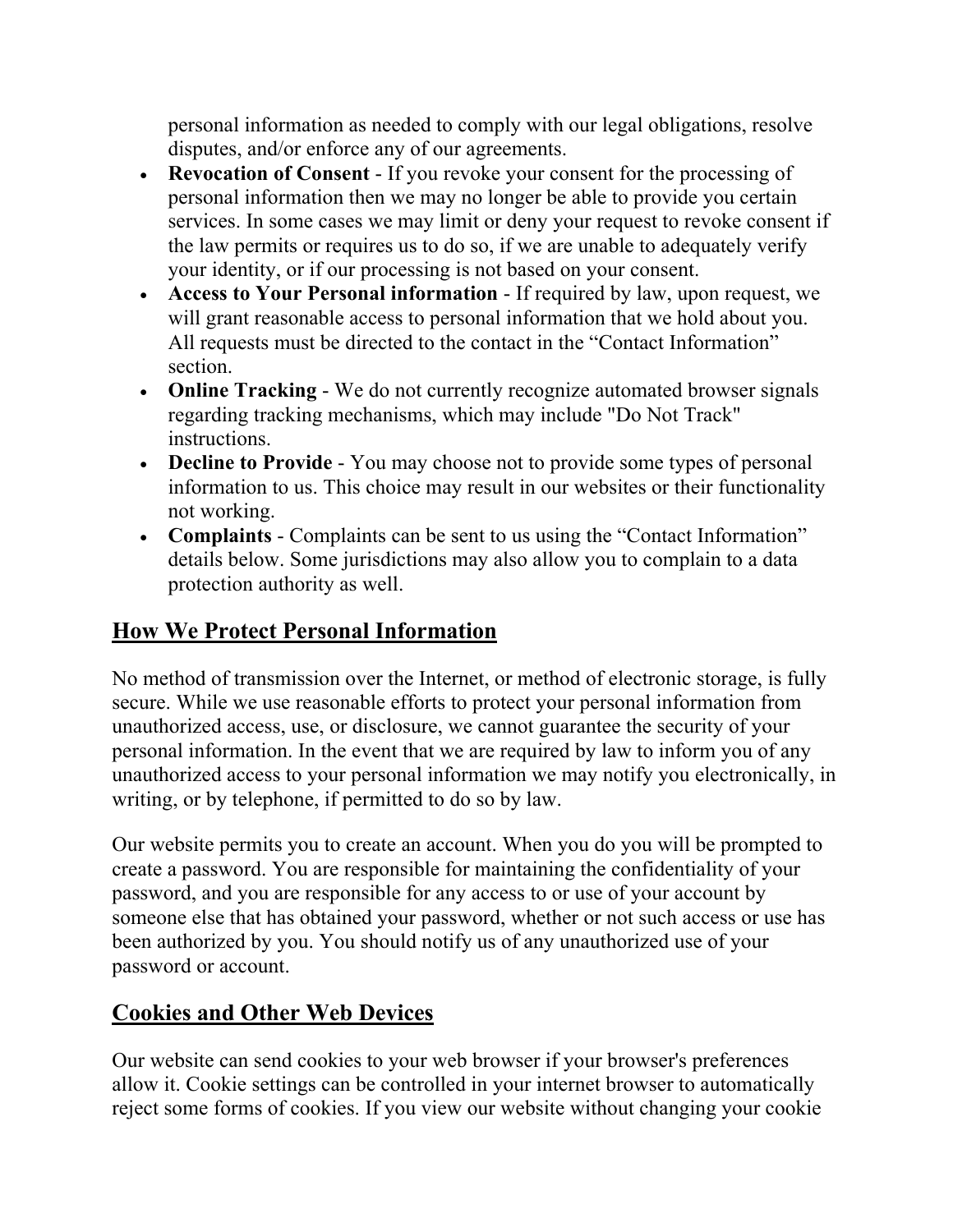settings, you are indicating you consent to receive all cookies from the website. If you do not allow cookies, some features and functionality of our website may not operate as expected.

We may use Adobe Flash technology (including Flash Local Stored Objects "Flash LSOs") that allow us to, among other things, serve you with more tailored information, facilitate your ongoing access to and use of the website, and collect and store information about your use of the website. Our website or emails may also use pixel tags, web beacons, clear GIFs, or other similar technologies to measure the success of marketing campaigns, and compile statistics about usage and response rates, and other purposes. Please address any additional questions or concerns about our cookie usage to the "Contact Information" contained in this policy.

## **Miscellaneous**

The following additional information relates to our privacy practices:

- **Minors** Our websites are not for individuals under age 18. Those individuals should not access the website or provide personal information to us.
- T**ransmission of Data to Other Countries** Your personal information is processed in the United States, where privacy laws may be less stringent than the laws in your country and where the government, courts, or law enforcement may be able to access your information. By submitting your personal information to us you agree to the transfer, storage and processing of your information in the United States.
- **Third Party Applications and Websites** We have no control over the privacy practices of websites or applications that we do not own.
- **Contact Information** If you have any questions, comments, or complaints concerning our privacy practices please contact us at the appropriate address below. We will attempt, where practical, to respond to your requests and to provide you with additional privacy-related information.

Legacy Health & Wellness

127 Ben Casey Drive, Suite 106

Fort Mill, SC 29708

(803) 547-6800

info@legacyhealthwellness.com